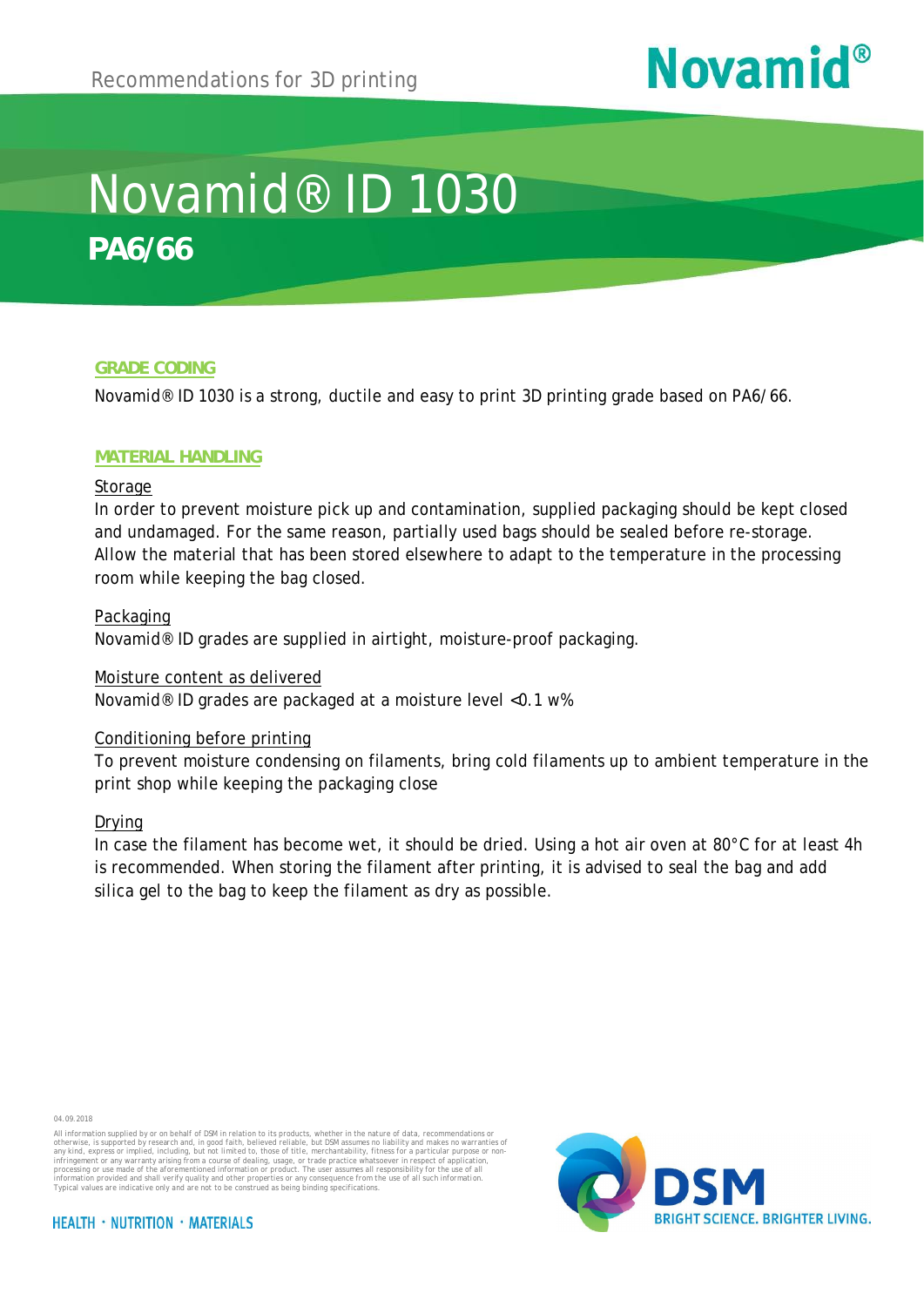#### **MACHINERY SETTINGS**

Common fused filament fabrication (FFF) equipment should work with Novamid® filaments, direct drive as well as Bowden type extruders. Typical settings for any slicing software (e.g. Slic3R, Cura, Simplify3D) are listed below. Note that for different nozzle diameters the settings should be changed accordingly.

| Nozzle diameter:<br>Filament diameter:   | $0.4 \text{ mm}$<br>2.85 mm, 1.75 mm                  |
|------------------------------------------|-------------------------------------------------------|
| Print Speed:<br>$40 - 80$ mm/s           | (obeying the maximal throughput of the extruder)      |
| Extrusion width:<br>$0.4 \text{ mm}$     | (or at least equal to nozzle diameter)                |
| Layer Height:<br>Layers:<br>First layer: | $0.1 - 0.2$ mm<br>100 - 150% of first layer thickness |
| Extrusion temperatures:                  |                                                       |
|                                          | Extruder: 250 - 275°C / 482-527°F                     |

Novamid® can be used with a range of nozzle temperature (230–275 °C / 446–527°F). Preferred temperature to print your object is 250-260°C / 482-500°F. To generate a homogeneous melt, the melt temperature should always be above 230°C / 446°F. Optimal mechanical properties will be achieved at melt temperature between (245-265 °C / 473°F–509°F).

Build plate Temperature: Build plate temperature setting: 80-120°C / 176-248°F

 Note, that prior to removing the printed part from the bed, the bed temperature should be lowered to ambient to avoid severe deformation of the part.

04.09.2018

All information supplied by or on behalf of DSM in relation to its products, whether in the nature of data, recommendations or otherwise, is supported by research and, in good faith, believed reliable, but OSM assumes on l



**HEALTH · NUTRITION · MATERIALS**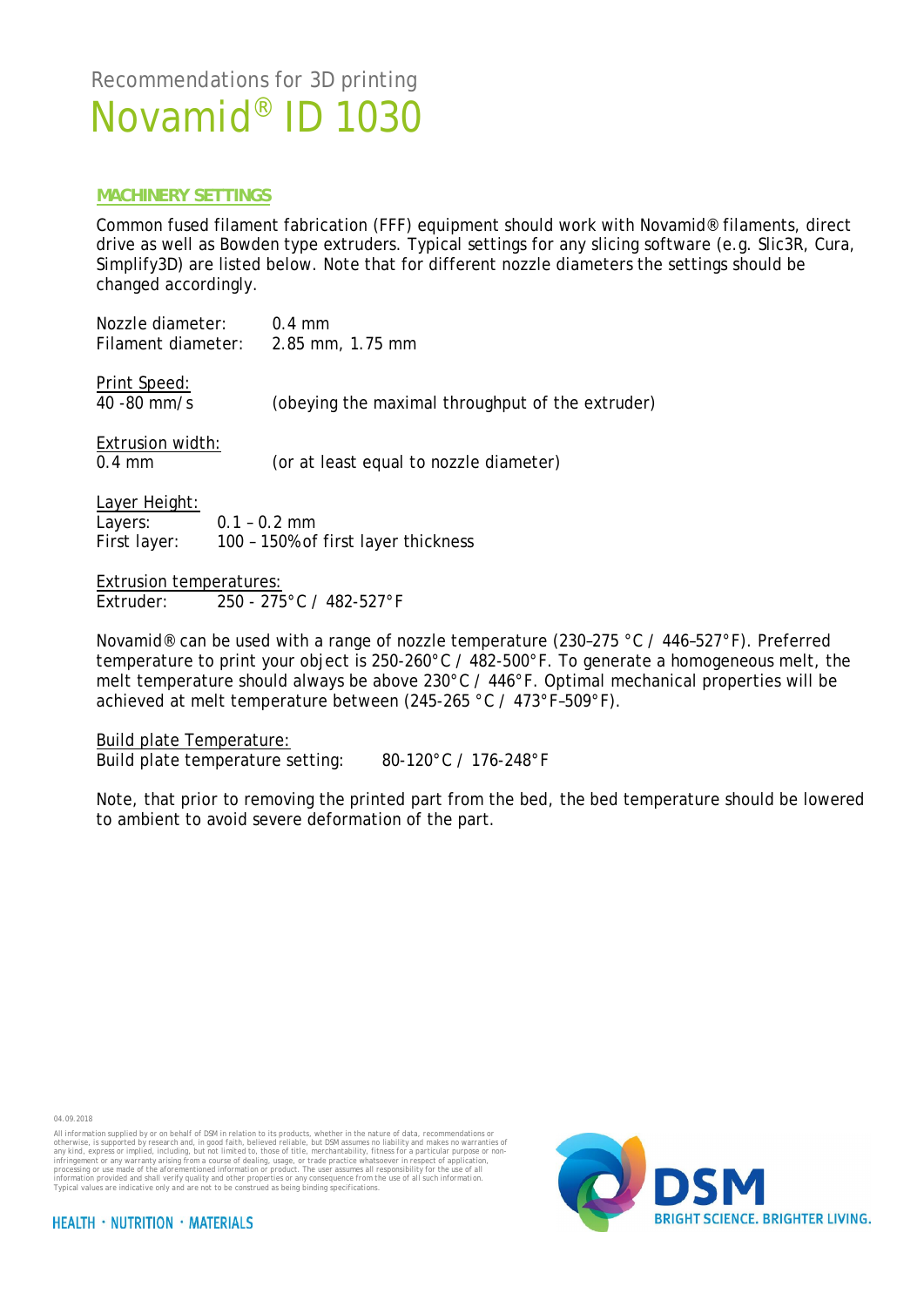#### **GENERAL PROCESSING SETTINGS**

#### Build plate adhesion

For the best adhesion with Novamid® ID it is advised to use an adhesive promotor, e.g. Dimafix®. PEI (polyether imide) sheet adhered to a rigid surface (e.g. glass) will give sufficient adhesion. Adding a (large) brim to the print will help in establishing bed adhesion during the print as well.

Prior to applying an adhesive promotor, any surface must be free from dirt and grease. Therefore cleaning with ethanol or acetone is recommended.

Note: Prior to removing the printed part, the build plate temperature should be lowered to ambient temperature to facilitate separation and thus avoiding severe deformation of the printed part.

#### **ADDITIONAL GUIDELINES**

When entering the world of high performance polyamides for 3D printing, care should be taken of certain requirements and boundary conditions.

Novamid® ID series are a range of high performance filaments for extreme strength and ductility. These properties are closely linked to the crystallization level of the material. In order to achieve similar performance as a standard injection molding PA6 we maintained the high level of crystallinity. As a consequence of this higher crystallinity, finding the optimal printing conditions for ultimate performance needs more attention.

For Novamid® ID 1030, please take care of the following:

- Ensure good bed adhesion
- · Heated print bed (>100ºC / >212°F), the optimum is 110ºC / 230°F
- · Heated build chamber is preferred
- Dry filament is needed to get the best performance
- Ensure a homogeneous melt

#### Bed adhesion

Warpage stresses build-up during printing may lead to detachment from the print substrate when the adhesion of the print to the build plate is insufficient. Adhesion can be increased by either chemical or mechanical bonding.

Mechanical bonding will increase by using any measure that enlarges the contact surface between print and substrate e.g. by using a large brim or a perforated build plate.

04.09.2018



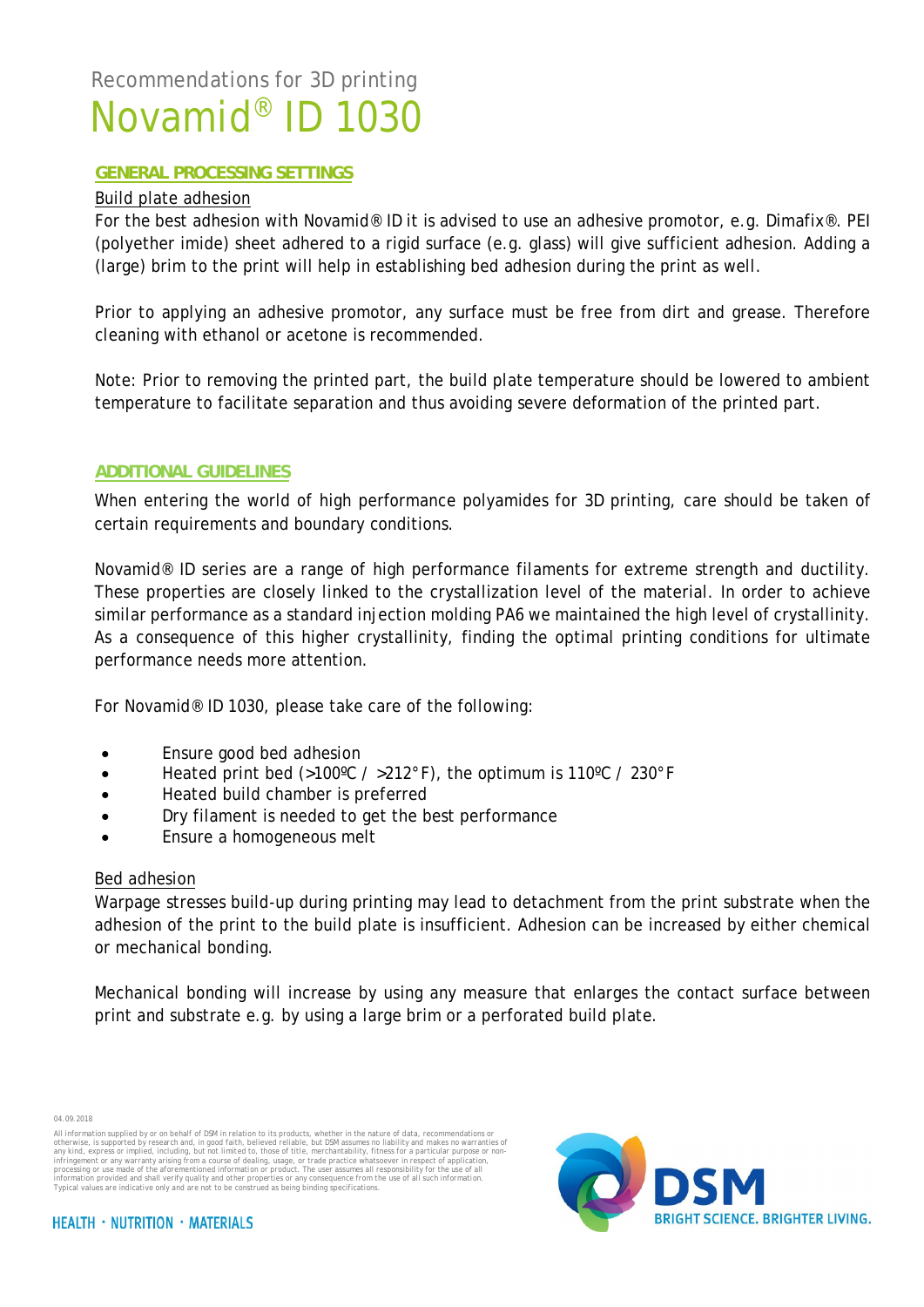> Chemically the bonding can be optimized using the proper substrate material and/or an adhesive promotor ("glue"). Good results can be obtained using a polyetherimide (PEI) or (glass fiber reinforced) epoxy build surface eventually in combination with the mechanical bonding options.

> Amongst the adhesive promotors, Dimafix® has proven to give good results. In all cases it is important that the build surface cannot deform together with the print so it should be stiff enough should and mounted well to the underlying structure.

> When the adhesion is good the print will exhibit low warpage and will give the good performance as targeted.

> Novamid® ID 1030 could generate less warpage stresses compared to other PA's, so bed adhesion might be easier to maintain during printing. Dimafix®, PrintaFix, PEI sheet on glass are the options for this grade.

#### Heated print bed

For the best results regarding adhesion and crystallization behavior of Novamid® ID the build plate needs to be heated above 100ºC / 212°F. Higher build plate temperature will result in better adhesion to the build substrate as well.

#### Closed and heated build chamber

A heated build chamber reduces the warpage and helps the fusion of the layers during printing. In this way the force is reduced and is delamination from the build plate less likely.

#### Dry filament

Polyamides are hygroscopic of nature which causes more problems during printing when it has absorbed high amounts of moisture. Novamid® ID filaments are stored and packed under dry condition and when it arrives the filament is dry. To ensure the filament will be dry after use please store the filament back in the re-sealable bag with the silica gel pouches. In this way the filament can be used multiple times without having moisture issues. A preferred method is cutting the right amount of filament and store the rest of the spool back in the provided resealable bag. With this method, only the filament that is needed will be exposed to moisture. The best storage is in sealed plastic boxes that can be sealed with silica gel. This way ensures the filament to be dry for use.

The material can also be dried in a desiccant dryer for 4 hours at 80ºC / 176°F. Make sure the spool is not deforming due to the temperature. Alternatively, a heat convection oven at 80ºC / 176°F can be used. In this case, allow for a longer drying time.

Silica pouches can also be dried via this method.

04.09.2018